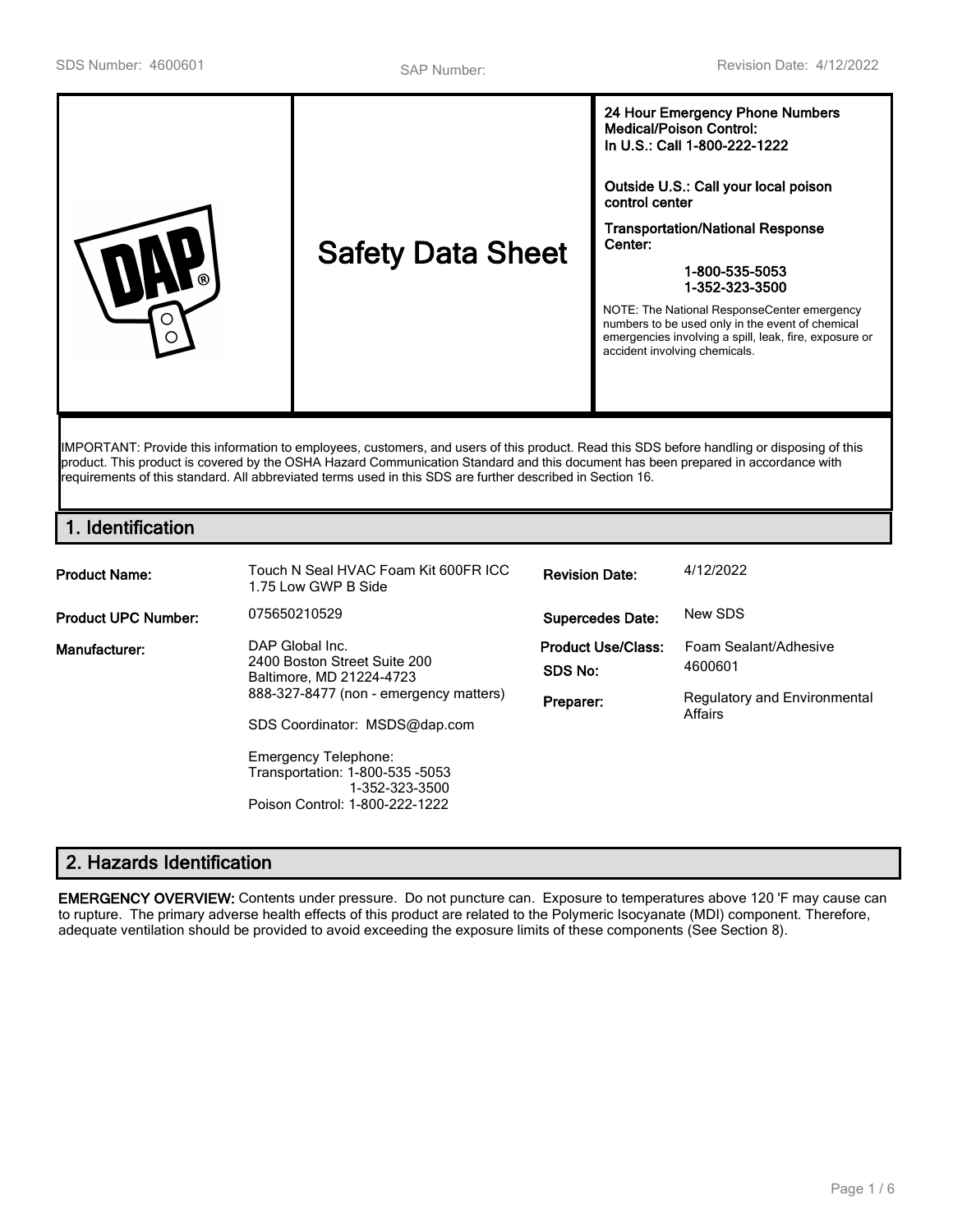# **GHS Classification**

Acute Tox. 4 Inhalation, Eye Irrit. 2, Gas under Pressure, Comp. Gas

# **Symbol(s) of Product**



**Signal Word** Warning

#### **Possible Hazards**

31% of the mixture consists of ingredients of unknown acute toxicity

### **GHS HAZARD STATEMENTS**

| Compressed Gas                         | H280 | Contains gas under pressure; may explode if heated. |
|----------------------------------------|------|-----------------------------------------------------|
| Eye Irritation, category 2             | H319 | Causes serious eye irritation.                      |
| Acute Toxicity, Inhalation, category 4 | H332 | Harmful if inhaled.                                 |

#### **GHS LABEL PRECAUTIONARY STATEMENTS**

| P <sub>261</sub> | Avoid breathing dust/fume/gas/mist/vapours/spray.                                                                                   |
|------------------|-------------------------------------------------------------------------------------------------------------------------------------|
| P <sub>264</sub> | Wash thoroughly after handling.                                                                                                     |
| P271             | Use only outdoors or in a well-ventilated area.                                                                                     |
| P280             | Wear protective gloves/protective clothing/eye protection/face protection.                                                          |
| P304+P340        | IF INHALED: Remove person to fresh air and keep comfortable for breathing.                                                          |
| P305+P351+P338   | IF IN EYES: Rinse cautiously with water for several minutes. Remove contact lenses, if<br>present and easy to do. Continue rinsing. |
| P312             | Call a POISON CENTER or doctor/physician if you feel unwell.                                                                        |
| P337+P313        | If eye irritation persists: Get medical advice/attention.                                                                           |
| P410+P403        | Protect from sunlight. Store in a well-ventilated place.                                                                            |

## **3. Composition/Information on Ingredients**

| <b>Chemical Name</b>                           | CAS-No.       | Wt. % GHS Symbols    | <b>GHS Statements</b> |
|------------------------------------------------|---------------|----------------------|-----------------------|
| Trans-1,3,3,3-Tetrafluoroprop-1-ene            | 29118-24-9    | 10-30 No Information | No Information        |
| 2-Butyne-1,4-diol, polymer with (chloromethyl) | 68441-62-3    | 10-30 GHS07          | H302-319              |
| oxirane, brominated, dehydrochlorinated,       |               |                      |                       |
| methoxylated                                   |               |                      |                       |
| Tris(2-chloro-1-methylethyl) phosphate         | 13674-84-5    | 7-13 GHS07           | H302-332              |
| 1233zd HFO Propellant                          | 102687-65-0   | 1-5 No Information   | No Information        |
| 2-Butoxyethanol                                | 111-76-2      | 1-5 GHS06-GHS07      | H302-311-315-319-330  |
| Glycerine                                      | $56 - 81 - 5$ | 0.5-1.5 GHS06        | H <sub>331</sub>      |
| Triethyl phosphate                             | 78-40-0       | 0.5-1.5 GHS07        | H302-319              |

The text for GHS Hazard Statements shown above (if any) is given in the "Other information" Section.

# **4. First-aid Measures**

**FIRST AID - INHALATION:** If you experience difficulty in breathing, leave the area to obtain fresh air. If continued difficulty is experienced, get medical attention immediately.

**FIRST AID - SKIN CONTACT:** Wash skin with soap and water for 15 minutes. Get medical aid if symptoms persist. Use a rag to remove excess foam from skin and remove contaminated clothing. Use of a solvent, such as acetone (nail polish remover) or mineral spirits, may help in removing uncured foam residue from clothing or other surfaces (avoid eye contact). Cured foam may be physically removed by persistent washing with soap and water. If irritation develops, use mild skin cream. If irritation persists, obtain medical attention.

**FIRST AID - EYE CONTACT:** In case of contact, immediately flush eyes with large quantities of water for at least 15 minutes until irritation subsides. Get medical attention immediately.

**FIRST AID - INGESTION:** If swallowed, DO NOT INDUCE VOMITING. Get medical attention immediately.

## **5. Fire-fighting Measures**

**UNUSUAL FIRE AND EXPLOSION HAZARDS:** Closed containers may burst if exposed to extreme heat or fire. Containers may explode if exposed to extreme heat.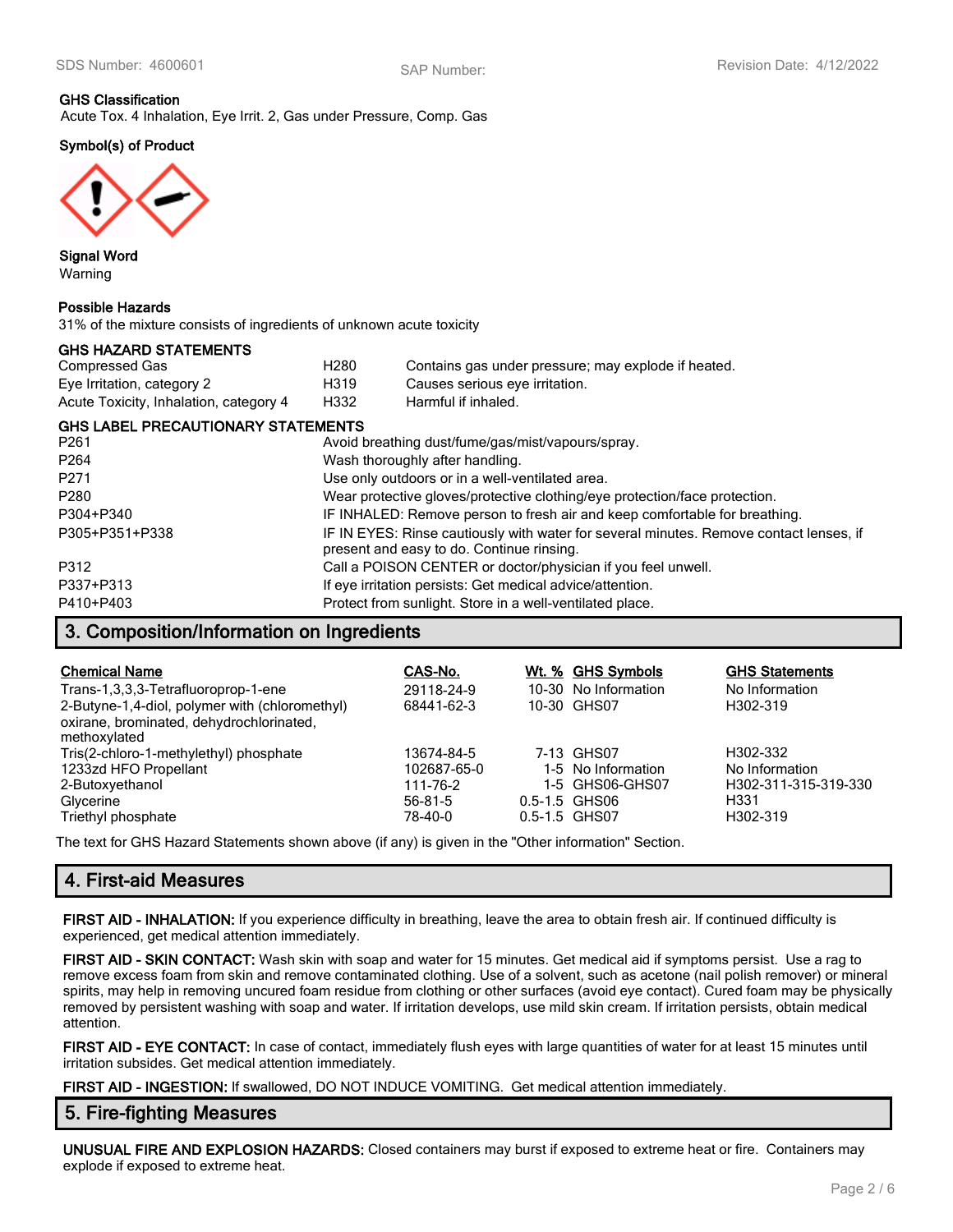**SPECIAL FIREFIGHTING PROCEDURES:** Wear self-contained breathing apparatus pressure-demand (NIOSH approved or equivalent) and full protective gear. Use water spray to cool exposed surfaces.

**EXTINGUISHING MEDIA:** Alcohol Foam, Carbon Dioxide, Dry Chemical, Water Spray or Fog, Water

# **6. Accidental Release Measures**

### **ENVIRONMENTAL MEASURES:** No Information

**STEPS TO BE TAKEN IF MATERIAL IS RELEASED OR SPILLED:** Contain spilled material and remove with inert absorbent. Dispose of contaminated absorbent, container and unused contents in accordance with local, state and federal regulations. Use personal protective equipment as necessary. Read all product instructions before using. Personal protective equipment should include impervious gloves, protective eye wear, and suitable work clothes. Uncured product is very sticky, so carefully remove the bulk of the foam by scraping it up and then immediately remove residue with a rag and solvent such as polyurethane cleaner, mineral spirits, acetone (nail polish remover), paint thinner, etc. Once the product has cured, it can only be removed physically by scraping, buffing, etc. Dispose as plastic waste (foam plastic) in accordance with all applicable guidelines and regulations. Spilled material becomes very slippery when wet. Sweep-up to prevent slipping hazard.

# **7. Handling and Storage**

**HANDLING:** KEEP OUT OF REACH OF CHILDREN!DO NOT TAKE INTERNALLY. Make sure nozzle is directed away from yourself prior to discharge. Keep away from open flames, hot surfaces and sources of ignition. Keep containers away from excessive heat and freezing. Keep containers away from moisture. Wear appropriate personal protection. Avoid breathing vapor and contact with eyes, skin and clothing. Use only with adequate ventilation. Wash thoroughly after handling. Do not re-use empty containers.

**STORAGE:** Protect material from direct sunlight. Keep containers tightly closed in a dry, cool and well-ventilated place. Do not store at temperatures above 120 °F (49 °C). Store containers away from excessive heat and freezing. Store away from caustics and oxidizers.

# **8. Exposure Controls/Personal Protection**

| Ingredients with Occupational Exposure Limits<br><b>Chemical Name</b>                                                                             | <b>ACGIH TLV-TWA</b> | <b>ACGIH-TLV STEL</b> | <b>OSHA PEL-TWA</b>                                                                     | <b>OSHA PEL-CEILING</b> |
|---------------------------------------------------------------------------------------------------------------------------------------------------|----------------------|-----------------------|-----------------------------------------------------------------------------------------|-------------------------|
| Trans-1,3,3,3-Tetrafluoroprop-1-ene<br>2-Butyne-1,4-diol, polymer with<br>(chloromethyl) oxirane, brominated,<br>dehydrochlorinated, methoxylated | N.E.<br>N.E.         | N.E.<br>N.E.          | N.E.<br>N.E.                                                                            | N.E.<br>N.E.            |
| Tris(2-chloro-1-methylethyl) phosphate                                                                                                            | N.E.                 | N.E.                  | N.E.                                                                                    | N.E.                    |
| 1233zd HFO Propellant                                                                                                                             | N.E.                 | N.E.                  | N.E.                                                                                    | N.E.                    |
| 2-Butoxyethanol                                                                                                                                   | 20 ppm TWA           | N.E.                  | 50 ppm TWA, 240 N.E.<br>mg/m3 TWA                                                       |                         |
| Glycerine                                                                                                                                         | N.E.                 | N.E.                  | 15 mg/m3 TWA<br>mist, total<br>particulate, 5 mg/m3<br>TWA mist.<br>respirable fraction | N.E.                    |
| Triethyl phosphate                                                                                                                                | N.E.                 | N.E.                  | N.E.                                                                                    | N.E.                    |

**Further Advice: MEL = Maximum Exposure Limit OES = Occupational Exposure Standard SUP = Supplier's Recommendation Sk = Skin Sensitizer N.E. = Not Established**

### **Personal Protection**

**RESPIRATORY PROTECTION:** No personal respiratory protective equipment normally required. If concentrations exceed the exposure limits specified, use of a NIOSH-approved supplied air respirator is recommended. Where the protection factor is exceeded, use of a Self Contained Breathing Apparatus (SCBA) may be necessary. A respiratory protection program that meets the OSHA 1910.134 and ANSI Z88.2 requirements must be followed whenever workplace conditions warrant a respirator's use.



**SKIN PROTECTION:** Wear nitrile, neoprene, or natural rubber gloves.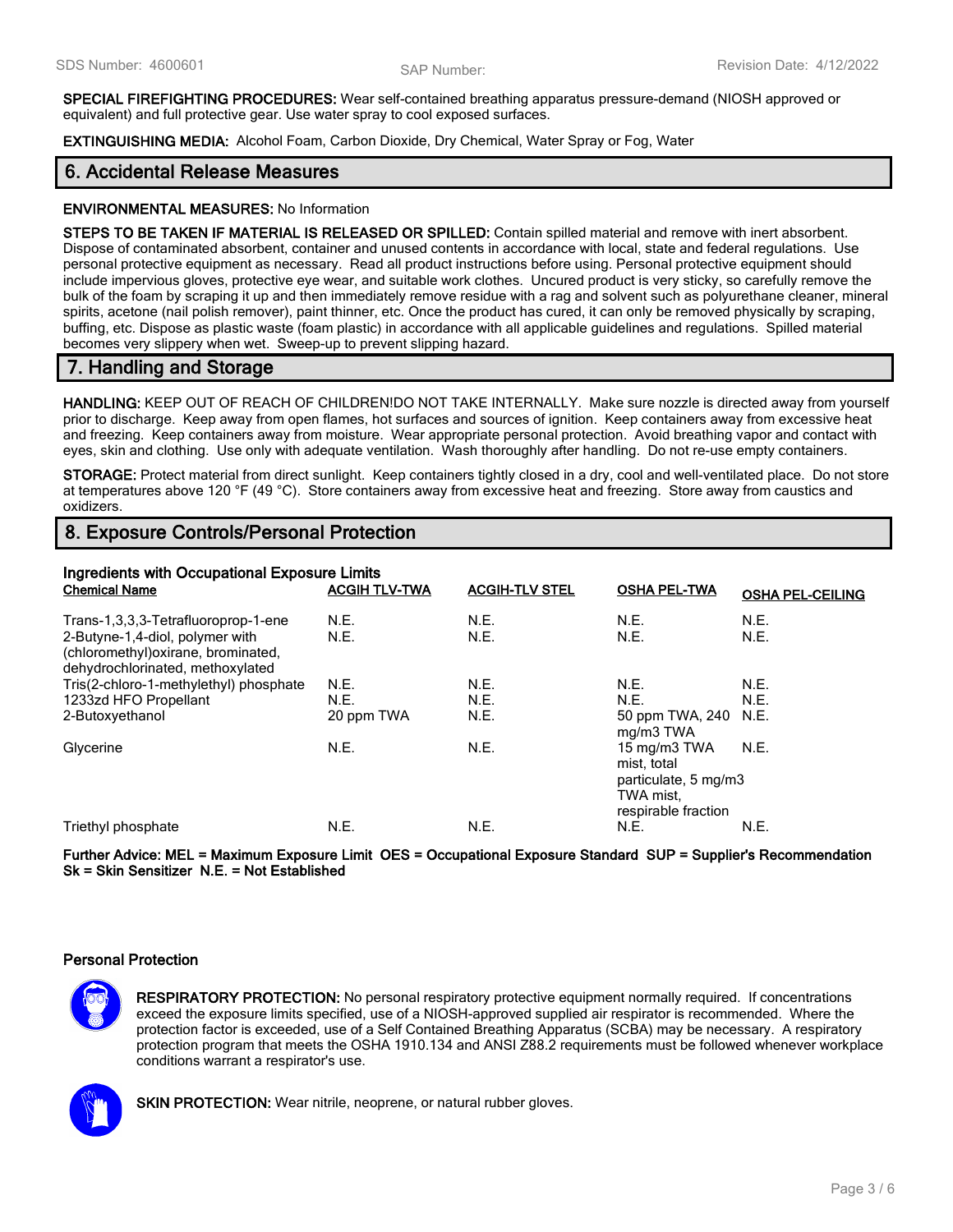

**EYE PROTECTION:** Goggles or safety glasses with side shields.

**OTHER PROTECTIVE EQUIPMENT:** Provide eyewash. Chemical-resistant apron.



**HYGIENIC PRACTICES:** Wash hands before breaks and at the end of workday. Remove and wash contaminated clothing before re-use.

# **9. Physical and Chemical Properties**

**Appearance:** Cream **Physical State:** Foam **Density, g/cm3:** 1.20 - 1.20 - 1.20 **pH: pH: pH:** Not Applicable proposity of the Section Pressure of Applicable pressure of the Not Applicable pressure of Not Applicable pressure of Not Applicable pressure of Not App **Freeze Point, °C: Not Established Viscosity (mPa.s):** Not Aplicable **Not Aplicable Solubility in Water:** Not Established **Partition Coeff., n-octanol/water:** Not Established **Decomposition Temperature, °C:** Not Established **Explosive Limits, %:** N.E. - N.E. - N.E. **Boiling Range, °C:** N.A. - N.A. - N.A. **Auto-Ignition Temperature, °C** Not Established **Minimum Flash Point, °C:** N.A. **Vapor Pressure, mmHg:** Not Established **Evaporation Rate:** Faster Than n-Butyl Acetate **Flash Method:** Not Applicable **Not Applicable Vapor Density: Heavier Than Air Flammability, NFPA:** Non-Flammable **Combustible Dust:** Does not support combustion

**Slight Solvent Codor Threshold:**<br>1.20 - 1.20 **DH:** Does not support combustion

(See "Other information" Section for abbreviation legend) (If product is an aerosol, the flash point stated above is that of the propellant.)

# **10. Stability and Reactivity**

**STABILITY:** Stable under recommended storage conditions.

**CONDITIONS TO AVOID:** Excessive heat and freezing.

**INCOMPATIBILITY:** Incompatible with strong bases and oxidizing agents. Reacts with isocynates.

**HAZARDOUS DECOMPOSITION PRODUCTS:** Normal decomposition products, i.e., COx, NOx.

## **11. Toxicological Information**

**EFFECT OF OVEREXPOSURE - INHALATION:** Vapors may be irritating to eyes, nose, throat, and lungs. Inhalation of high concentrations may cause headache, nausea, and dizziness.

**EFFECT OF OVEREXPOSURE - SKIN CONTACT:** May cause skin irritation.

**EFFECT OF OVEREXPOSURE - EYE CONTACT:** Direct eye contact may cause irritation. Mist and vapors may cause eye irritation. Foam contact can cause physical damage due to adhesive character.

**EFFECT OF OVEREXPOSURE - INGESTION:** May be harmful if swallowed. Ingestion may cause gastrointestinal irritation, nausea, vomiting and diarrhea.

### **CARCINOGENICITY:** No Information

**EFFECT OF OVEREXPOSURE - CHRONIC HAZARDS:** No Information

**PRIMARY ROUTE(S) OF ENTRY:** Skin Contact, Inhalation, Eye Contact

### **Acute Toxicity Values**

**The acute effects of this product have not been tested. Data on individual components are tabulated below**

| CAS-No. | <b>Chemical Name</b>                           | Oral LD50 | Dermal LD50 | Vapor LC50 |
|---------|------------------------------------------------|-----------|-------------|------------|
|         | 29118-24-9 Trans-1,3,3,3-Tetrafluoroprop-1-ene | - N.i.    | N.I.        | - N.i.     |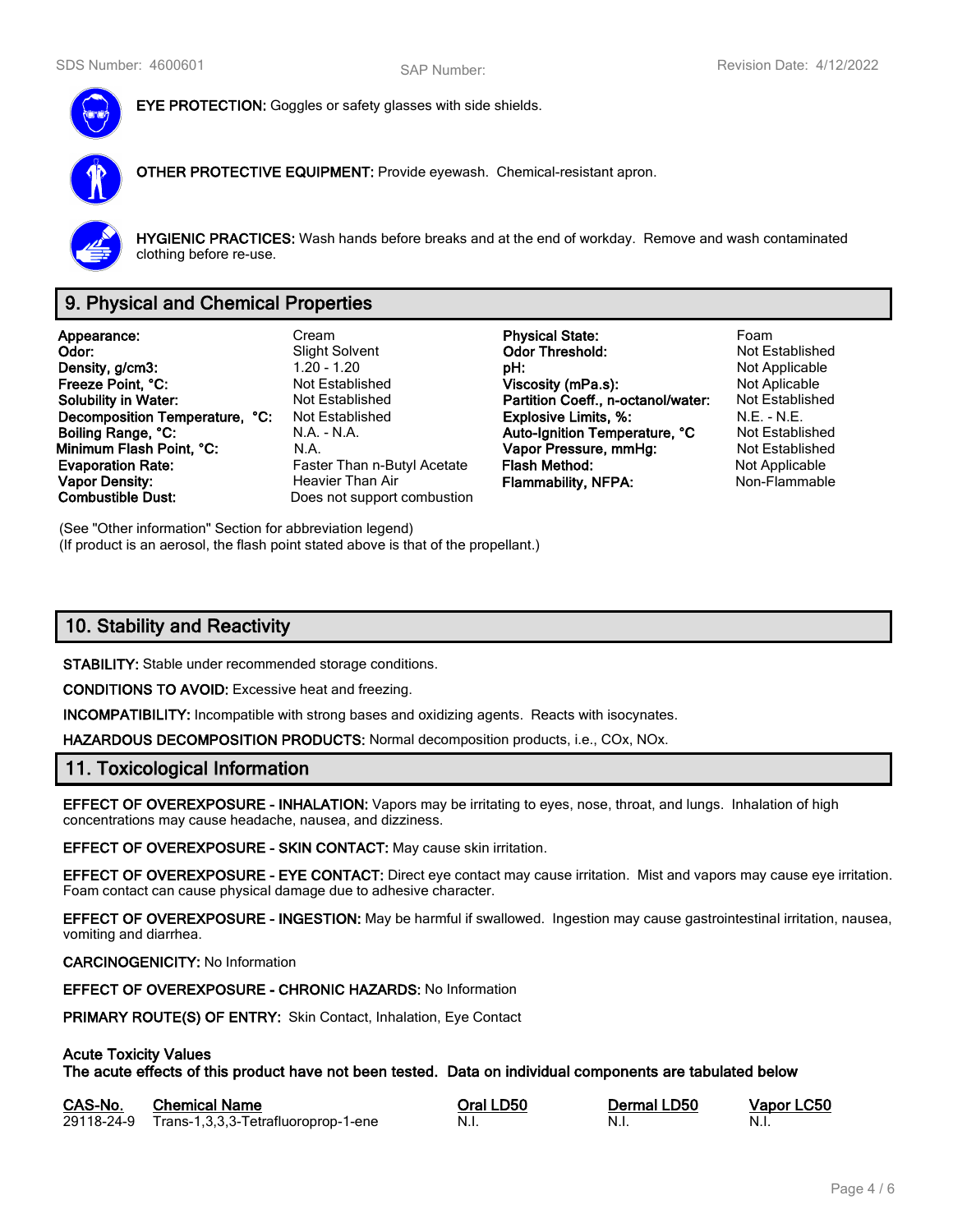| SDS Number: 4600601 |                                                                                                            | SAP Number: |                                                 |                          | Revision Date: 4/12/2022 |
|---------------------|------------------------------------------------------------------------------------------------------------|-------------|-------------------------------------------------|--------------------------|--------------------------|
| 68441-62-3          | 2-Butyne-1,4-diol, polymer with (chloromethyl)<br>oxirane, brominated, dehydrochlorinated,<br>methoxylated |             | 1337 mg/kg Rat                                  | N.I.                     | N.I.                     |
| 13674-84-5          | Tris(2-chloro-1-methylethyl) phosphate                                                                     |             | 1500 mg/kg Rat                                  | >5000 mg/kg Rabbit       | - N.I.                   |
| 102687-65-0         | 1233zd HFO Propellant                                                                                      |             | N.I.                                            | N.I.                     | N.I.                     |
| 111-76-2            | 2-Butoxyethanol                                                                                            |             | 470 mg/kg Rat                                   | 220 mg/kg Rabbit         | N.I.                     |
| 56-81-5             | Glycerine                                                                                                  |             | 12600 mg/kg Rat                                 | >10000 mg/kg Rabbit N.I. |                          |
| 78-40-0             | Triethyl phosphate                                                                                         |             | 1100 - 1600 mg/kg Rat > 20000 mg/kg Rabbit N.I. |                          |                          |
|                     |                                                                                                            |             |                                                 |                          |                          |

 $NI = No$  Information

# **12. Ecological Information**

### **ECOLOGICAL INFORMATION:** No Information

## **13. Disposal Information**

**DISPOSAL INFORMATION:** Contents under pressure. Dispose of material in accordance with all federal, state and local regulations. State and Local regulations/restrictions are complex and may differ from Federal regulations. Responsibility for proper waste disposal is with the owner of the waste. Liquids cannot be disposed of in a landfill. Do not dispose of waste into sewer. Do not re-use empty containers. Before disposing of containers, relieve container of any remaining product and pressure. Empty cylinders, once relieved of all pressure, can be disposed of as non-hazardous waste.

**STEPS TO BE TAKEN IF MATERIAL IS RELEASED OR SPILLED:** Contain spilled material and remove with inert absorbent. Dispose of contaminated absorbent, container and unused contents in accordance with local, state and federal regulations. Use personal protective equipment as necessary. Read all product instructions before using. Personal protective equipment should include impervious gloves, protective eye wear, and suitable work clothes. Uncured product is very sticky, so carefully remove the bulk of the foam by scraping it up and then immediately remove residue with a rag and solvent such as polyurethane cleaner, mineral spirits, acetone (nail polish remover), paint thinner, etc. Once the product has cured, it can only be removed physically by scraping, buffing, etc. Dispose as plastic waste (foam plastic) in accordance with all applicable guidelines and regulations. Spilled material becomes very slippery when wet. Sweep-up to prevent slipping hazard.

# **14. Transport Information**

| DOT UN/NA Number:                | UN3500                                                                       |
|----------------------------------|------------------------------------------------------------------------------|
| <b>DOT Proper Shipping Name:</b> | Chemical under pressure, n.o.s.                                              |
| <b>DOT Technical Name:</b>       | (trans-1,3,3,3-Tetrafluoroprop-1-ene, trans-1-Chloro-3,3,3-trifluoropropene) |
| <b>DOT Hazard Class:</b>         | 2.2 Non-flamm compressed gas                                                 |
| <b>Hazard SubClass:</b>          | N.A.                                                                         |
| <b>Packing Group:</b>            | N.A.                                                                         |

# **15. Regulatory Information**

# **U.S. Federal Regulations:**

### **CERCLA - SARA Hazard Category**

This product has been reviewed according to the EPA 'Hazard Categories' promulgated under Sections 311 and 312 of the Superfund Amendment and Reauthorization Act of 1986 (SARA Title III) and is considered, under applicable definitions, to meet the following categories:

Gas under pressure, Acute Toxicity (any route of exposure), Serious eye damage or eye irritation

#### **SARA SECTION 313:**

This product contains the following substances subject to the reporting requirements of Section 313 of Title III of the Superfund Amendment and Reauthorization Act of 1986 and 40 CFR part 372:

No Sara 313 components exist in this product.